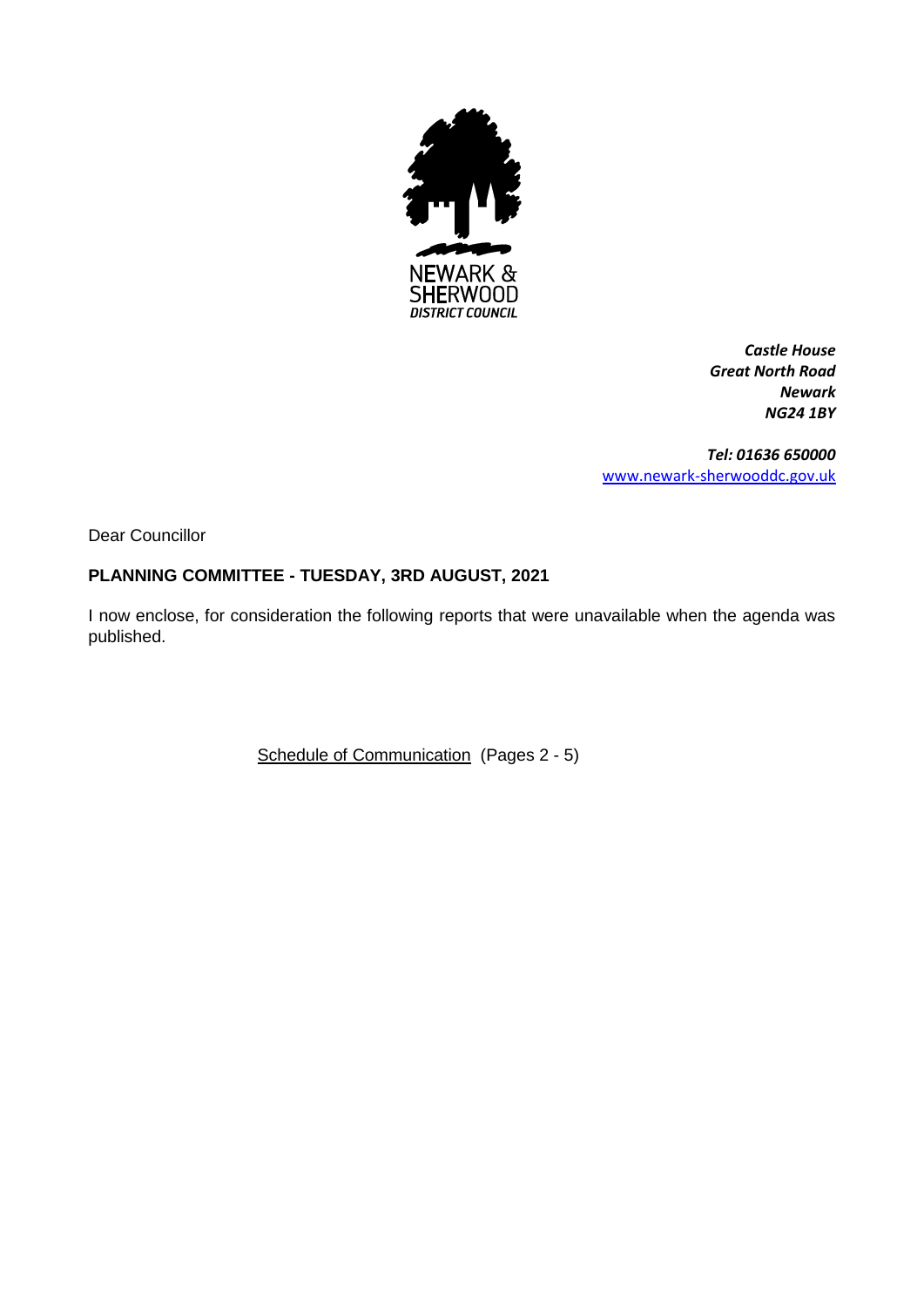| Item | Correspondent    | <b>Date</b> | <b>Points Raised (Summary)</b>                                                                           | <b>Officer's Response</b>                                      |
|------|------------------|-------------|----------------------------------------------------------------------------------------------------------|----------------------------------------------------------------|
| 5    | Applicants; Dr & | 23.09.21    | Supporting letter:                                                                                       | Noted. No requirement for                                      |
|      | Mrs Mehta        |             |                                                                                                          | response as doesn't change the                                 |
|      |                  |             | As residents of Westgate we enjoy and appreciate the historic nature of                                  | recommendation.                                                |
|      |                  |             | the area and our proposal seeks to restore the dilapidated site and                                      |                                                                |
|      |                  |             | boarded up frontage to improve the street view of Westgate.                                              | Reference to Highways England is<br>mistaken and it's actually |
|      |                  |             | The land of the proposed development was an industrial yard consisting                                   | Nottinghamshire County Council                                 |
|      |                  |             | of a cement store, black smiths, car workshop and machine shop. Over                                     | Highways Authority who have                                    |
|      |                  |             | the years this has fallen in to a state of disrepair with collapsed buildings<br>and old machine debris. | jurisdiction here.                                             |
|      |                  |             | We consider the current proposal will have a positive impact on the                                      |                                                                |
|      |                  |             | conservation area by creating a more attractive frontage and                                             |                                                                |
|      |                  |             | sympathetically restoring the historic form of Becketts Yard.                                            |                                                                |
|      |                  |             | Only one resident has raised concerns and we would like to respond to                                    |                                                                |
|      |                  |             | their recent comments below:                                                                             |                                                                |
|      |                  |             | All information on the recent document (21 00759 FUL-S EVANS-                                            |                                                                |
|      |                  |             | 1193405.pdf) is now irrelevant as it's based on the previous plans                                       |                                                                |
|      |                  |             | (SK010E) requested by Nottinghamshire County Council Highway                                             |                                                                |
|      |                  |             | Department (where the entrance wall was fully removed), there are now                                    |                                                                |
|      |                  |             | walls introduced as the Conservation officer's request and as our original                               |                                                                |
|      |                  |             | intent. They were removed when it was seen as the only solution to                                       |                                                                |
|      |                  |             | achieve the HE restraints. This new submission is a reasonable                                           |                                                                |
|      |                  |             | compromise to retain the historic wall as much as is practical within the                                |                                                                |
|      |                  |             | Highways restraints. The reinstatement of the current roofless, derelict                                 |                                                                |
|      |                  |             | workshop building is also proposed to improve the historic frontage of                                   |                                                                |
|      |                  |             | Westgate.                                                                                                |                                                                |
|      |                  |             |                                                                                                          |                                                                |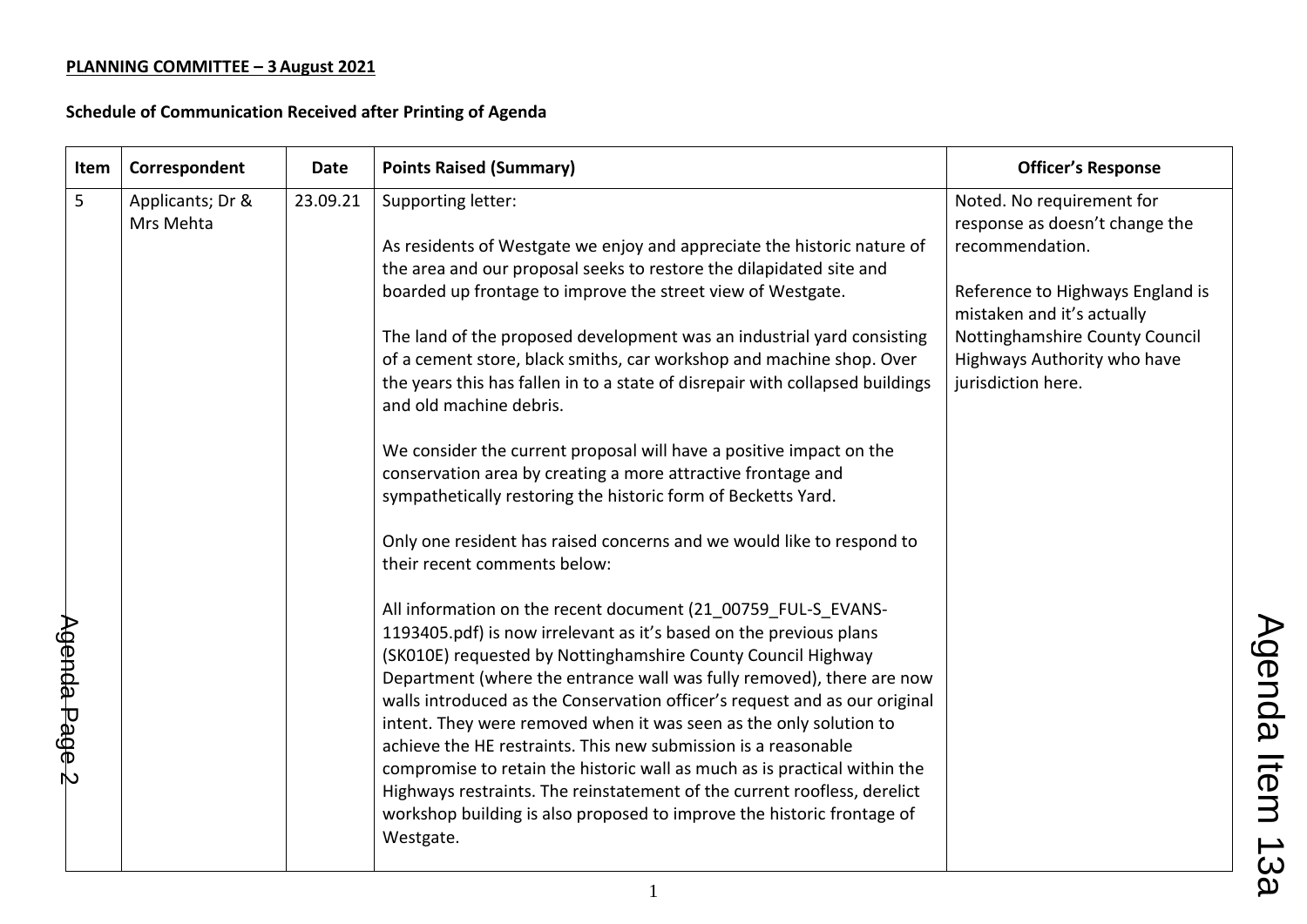| Item          | Correspondent | <b>Date</b> | <b>Points Raised (Summary)</b>                                                                                                                                                                                                                                                                                                                                                                                                                                                                                                                           | <b>Officer's Response</b> |
|---------------|---------------|-------------|----------------------------------------------------------------------------------------------------------------------------------------------------------------------------------------------------------------------------------------------------------------------------------------------------------------------------------------------------------------------------------------------------------------------------------------------------------------------------------------------------------------------------------------------------------|---------------------------|
|               |               |             | Highways requirements have been extensively discussed with Highways<br>England and the current plans (SK010F HIGHWAYS 1) have highways<br>support.                                                                                                                                                                                                                                                                                                                                                                                                       |                           |
|               |               |             | Historic Outbuilding. In our opinion the Historic Outbuilding does not<br>form part of the Westgate vista as it is significantly recessed behind<br>No.45. The outbuilding is mostly comprising of modern brick and is in a<br>significant state of disrepair. It is quite misleading to state only 10% is<br>modern brick.                                                                                                                                                                                                                              |                           |
|               |               |             | A survey previously carried out stated the following: "The brick and<br>pantiled outbuilding is in poor condition and requires a considerable<br>amount of work including rebuilding the brickwork and renewing the<br>roof." (Nigel Carnall, Barnes Chartered Surveyors: Report Dated<br>06.06.2019)                                                                                                                                                                                                                                                    |                           |
|               |               |             | The outbuilding is currently held up by scaffold support and poses an<br>imminent risk of collapse.                                                                                                                                                                                                                                                                                                                                                                                                                                                      |                           |
| Agenda Page 3 |               |             | The date a Conservation Area is designated does not mean only the<br>buildings present at the time are part of an area's heritage. There is a<br>significant period of time where buildings did exist here and as per the<br>neighbours previous report some of these buildings (although he calls<br>them sheds) were still in existence up until last year "The sheds were<br>standing up until 2020 when they fell into disrepair. The walls of these<br>sheds can still be seen." (21 00759 FULES EVANS-1193405.pdf). They<br>were walled buildings. |                           |
|               |               |             | The application is for a two bedroom house, not a four bedroom house.<br>The required parking is two spaces as stated in the Newark & Sherwood                                                                                                                                                                                                                                                                                                                                                                                                           |                           |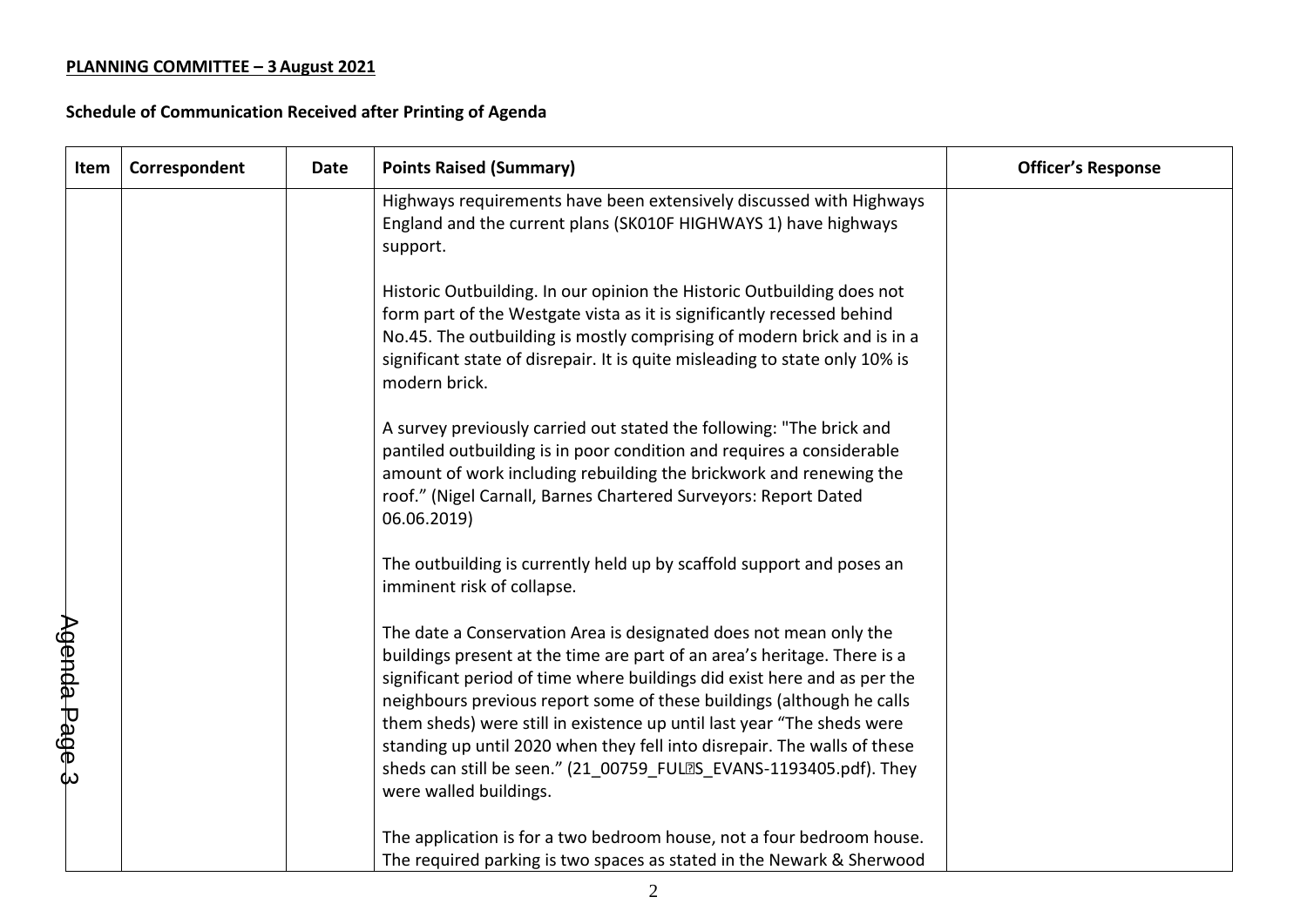| Item          | Correspondent                | Date     | <b>Points Raised (Summary)</b>                                                                                                                                                                                                                                                                                                                                   | <b>Officer's Response</b>               |
|---------------|------------------------------|----------|------------------------------------------------------------------------------------------------------------------------------------------------------------------------------------------------------------------------------------------------------------------------------------------------------------------------------------------------------------------|-----------------------------------------|
|               |                              |          | local development framework residential cycle and car parking standards<br>& design guide final draft January 2021                                                                                                                                                                                                                                               |                                         |
|               |                              |          | We followed the recommendations from the officers during the Pre-App<br>and have worked closely with the planning department throughout this<br>process. The planning officer has recommended approval and the<br>proposal is therefore considered to be in accordance with the local<br>development plan.                                                       |                                         |
|               |                              |          | We therefore respectfully request that you support the planning officer's<br>recommendation of approval                                                                                                                                                                                                                                                          |                                         |
| 5             | Neighbours at 47<br>Westgate | 29.07.21 | Comments in support (summarised):                                                                                                                                                                                                                                                                                                                                | Noted. No officer response<br>required. |
|               |                              |          | Parking:<br>There is barely enough space for two cars as existing with cars frequently<br>overlapping the yellow lines. Know from experience the significant safety<br>advantage of having no vehicles parked there, in terms of traffic<br>emerging westwards from Nottingham Road. We are therefore<br>comfortable with the resulting loss of a parking space. |                                         |
| Agenda Page 4 |                              |          | Although there is plenty of space for 4 cars to park in front of Nos 45-49,<br>drivers are sometimes inconsiderate, leaving room for only 3. White<br>demarcation lines would help considerably to ensure all 4 spaces can be<br>used.                                                                                                                           |                                         |
|               |                              |          | Safety:<br>On numerous occasions, vans/trucks/lorries have used the existing no.45                                                                                                                                                                                                                                                                               |                                         |
|               |                              |          | driveway to make deliveries. This has been achieved by reversing down<br>the drive, enabling a forwards departure. There have been no accidents<br>at all at this spot in the last 26 years, despite the very narrow driveway                                                                                                                                    |                                         |